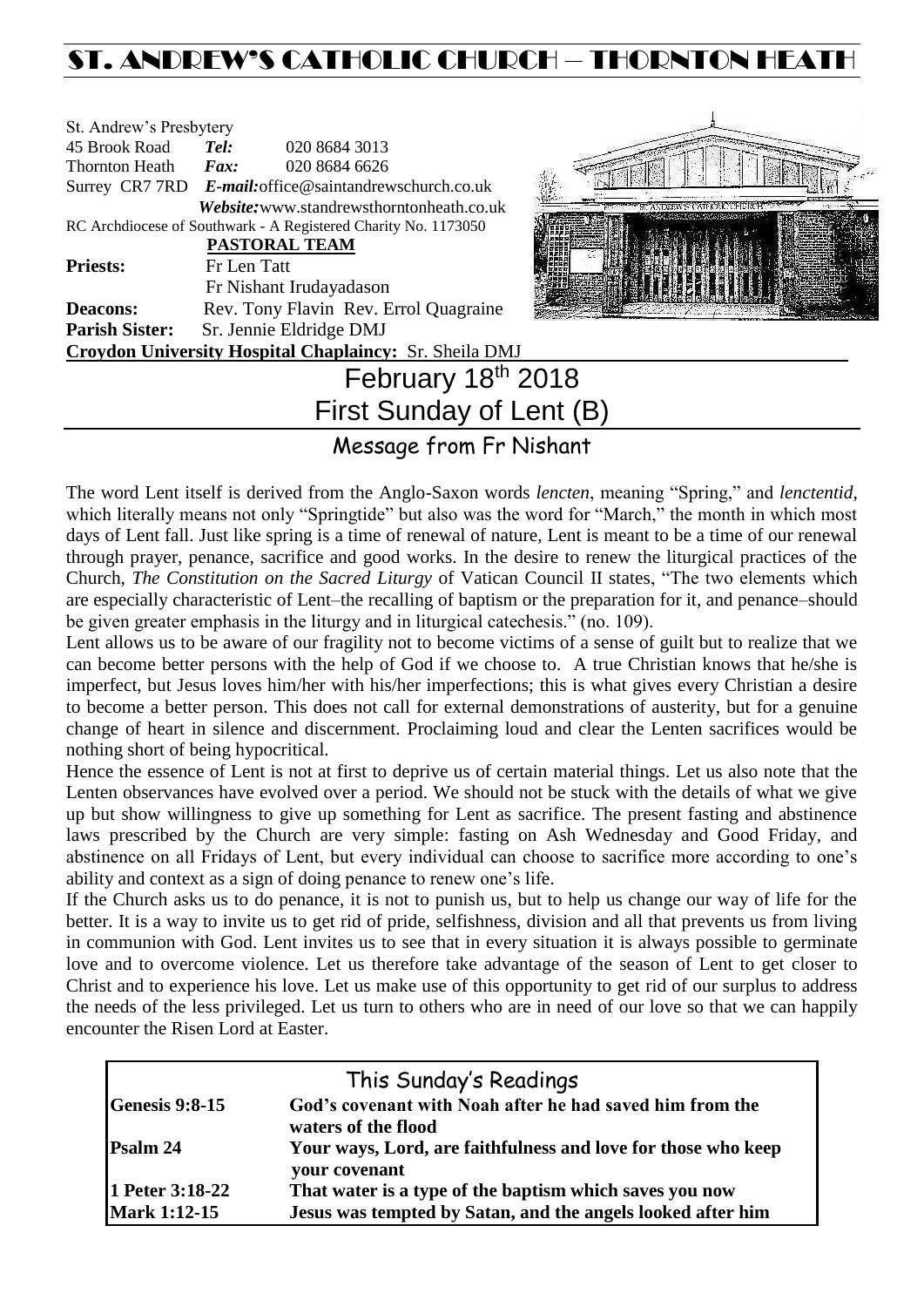# Diary for the Week

| <b>Sunday 18th February</b>        |                               | 6.00pm (Saturday) First Mass of Sunday | Lucia Daye (80 <sup>th</sup> Birthday) |
|------------------------------------|-------------------------------|----------------------------------------|----------------------------------------|
| $1st$ Sunday of Lent               |                               |                                        |                                        |
| (B)                                | 9.30am                        | Mass                                   | Freddy & Amelia O'Donovan              |
|                                    | 11.30am                       | Mass                                   | Jessie Mary Badu RIP                   |
|                                    | 4.00pm                        | <b>Confirmation Session 1</b>          |                                        |
|                                    |                               |                                        |                                        |
|                                    | 5.00pm                        | <b>Rosary</b>                          |                                        |
|                                    | $5.15 - 5.45$ pm              | <b>Exposition and Benediction</b>      |                                        |
|                                    | 6.00 <sub>pm</sub>            | Mass                                   | Parishioners                           |
|                                    | $7.00 - 9.00$ pm              | <b>Charismatic Prayer Group</b>        |                                        |
| Monday 19 <sup>th</sup> February   | 7.30am                        | Mass                                   | Gary Bartholomeusz                     |
| Lev 19:1-2, 11-18                  | 10.00am                       | Mass                                   | <b>Holy Souls</b>                      |
| Mt 25:31-46                        | 12noon                        | <b>Mass Croydon Uni Hospital</b>       |                                        |
|                                    | $7.00 - 8.00$ pm              | <b>Adoration of the Blessed</b>        |                                        |
|                                    |                               | <b>Sacrament</b>                       |                                        |
|                                    | $7.00 - 8.00$ pm              | <b>Parish Surgery</b>                  |                                        |
| Tuesday 20 <sup>th</sup> February  | 7.30am                        | <b>Mass</b>                            | <b>Stanley Jones RIP (Anniv)</b>       |
| Is 55:10-11                        | 10.00am                       | Mass                                   | Mary Ann Jones                         |
| Mt 6:7-15                          | 6.00pm                        | <b>Vigil Service for Fr John</b>       |                                        |
|                                    | 6.30pm                        | R.C.I.C. (hall)                        |                                        |
|                                    | 7.45pm                        | R.C.I.A. (hall)                        |                                        |
| <b>Wednesday 21st February</b>     | 7.30am                        | Mass                                   | Declan Walsh RIP                       |
| <b>St Peter Damian</b>             | 10.00am                       | <b>Mass followed by Stations</b>       | <b>James Power</b>                     |
| $Jon 3:1-10$                       |                               | of the Cross                           |                                        |
| Lk 11:29-32                        | 12.00 <sub>noon</sub>         | <b>Funeral Mass for Fr John</b>        |                                        |
|                                    |                               |                                        |                                        |
|                                    | 6.00pm                        | <b>Lectio Divina Group (hall)</b>      |                                        |
|                                    | 7.30pm                        | <b>Legion of Mary (hall)</b>           |                                        |
| Thursday $22^{nd}$ February        | 7.30am                        | <b>Mass</b>                            | Lawrence & Antonette D'Souza RIP       |
| Chair of St Peter                  | 10.00am                       | Mass                                   | Fr John Ehichioya RIP                  |
| 1 Pt 5:1-4, Mt 16:13-19            | 7.00pm                        | Lent Talk (hall)                       |                                        |
| Friday 23 <sup>rd</sup> February   | 6.30am                        | Mass                                   | Fr Edward Mostyn                       |
| St Polycarp                        | 10.00am                       | <b>Mass followed by Stations</b>       | Francis D'Souza RIP (Anniv)            |
| Lent Fast Day                      |                               | of the Cross                           |                                        |
| Est 18:21-28                       | 8.00pm                        | <b>Stations of the Cross</b>           |                                        |
| Mt 5:20-26                         |                               |                                        |                                        |
| Saturday 24 <sup>th</sup> February | 9.30am                        | <b>Mass</b>                            | <b>Holy Souls</b>                      |
| Deut 26:16-19                      | $9.50 - 11.15$ am             | <b>First Holy Communion</b>            |                                        |
| Mt 5:43-48                         | $10.00 - 10.30$ am            | <b>Confessions</b>                     |                                        |
|                                    | $5.00 - 5.30$ pm              | <b>Confessions</b>                     |                                        |
|                                    | 6.00 <sub>pm</sub>            | <b>First Mass of Sunday</b>            | Rose Freeman RIP (Anniv)               |
| Sunday 25 <sup>th</sup> February   | 9.30am                        | <b>Mass</b>                            | Parishioners                           |
| $2^{nd}$ Sunday of Lent            | 11.30am                       | <b>Mass</b>                            | Ajibola Oyeyinka RIP (5th Anniv)       |
| (B)                                | 4.00pm                        | <b>Confirmation Session 2</b>          |                                        |
|                                    | 5.00pm                        | <b>Rosary</b>                          |                                        |
|                                    | $5.15 - 5.45$ pm              | <b>Exposition and Benediction</b>      |                                        |
|                                    | 6.00 <sub>pm</sub>            | <b>Mass</b>                            | <b>Family Intention</b>                |
|                                    | $7.00 - 9.00$ pm              | <b>Charismatic Prayer Group</b>        |                                        |
|                                    |                               |                                        |                                        |
|                                    |                               | <b>Money Matters</b>                   |                                        |
|                                    | <b>Collection Last Sunday</b> |                                        | £1,272.64 (£1.27 per person)           |
|                                    | Payment by Standing Order     |                                        | £ $761.00$                             |
|                                    | Total offertory               |                                        | £2,033.64                              |
|                                    |                               |                                        |                                        |
|                                    | Poor Parishes collection      |                                        | £ 629.80                               |
|                                    |                               | Thank you for your generosity          |                                        |
| Altar Servers                      |                               |                                        | Church Cleaners                        |
|                                    |                               |                                        |                                        |
| This week<br>Team 3                |                               |                                        | This week Sancho's Dusters             |
| Team 1<br>Next week                | Next week St Jude's Group     |                                        |                                        |
|                                    |                               |                                        |                                        |
|                                    |                               |                                        |                                        |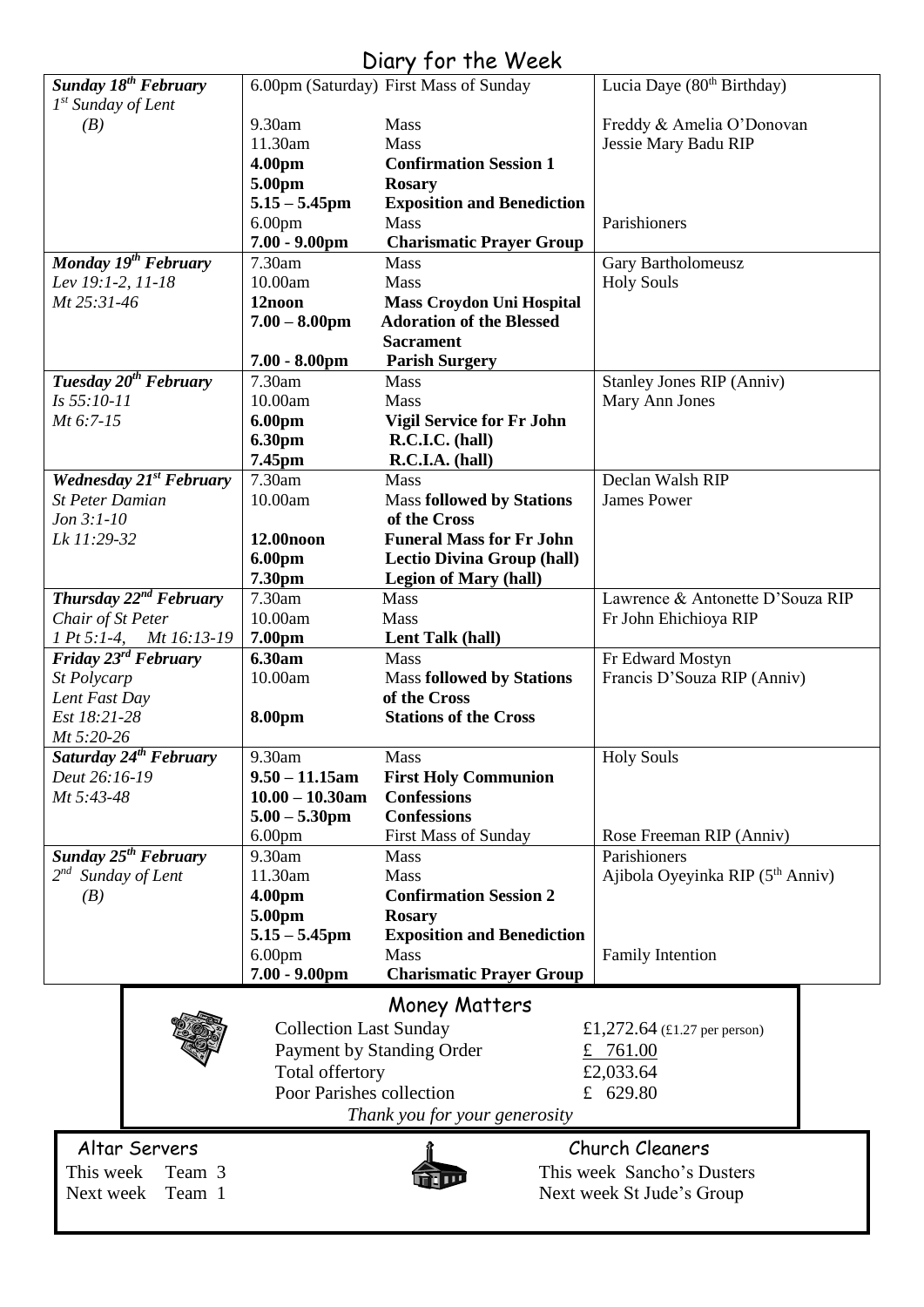# St. Andrew's Parish Notices

## **FR JOHN'S CONDOLENCE BOOK**

If you would like to, please write a message and sign the book of condolence for Fr John on the table in the porch.

Fr John's Funeral Services will be on Tuesday 20<sup>th</sup> February at 6.00pm where Bishop Patrick Lynch will be the main Celebrant and Bishop Paul Hendricks will be with the Archbishop on Wednesday 21<sup>st</sup> February at the 12noon Service. There will be some refreshments in the hall after the service on Wednesday.

## **THE GHANAIAN COMMUNITY**

The group will be meeting today Sunday  $18<sup>th</sup>$  February after the 11.30am Mass in the hall.

# **LENT 2018**

## **LENTEN MASSES IN CROYDON UNIVERSITY HOSPITAL**

There is Mass every Monday during Lent at 12noon. All are most welcome.

#### **FRIDAY MASSES**

Please note that our usual 7.30am Mass will be at **6.30am** on Fridays.

#### **LENTEN DEVOTIONS**

Fridays 10.30am Stations of the Cross (led by parishioners) and at 8.00pm (led by different Parish groups) and also after 10am Mass on Wednesdays (led by parishioners).

This year Lent faith discussion sessions will take place on the Thursdays in Lent which commenced on 15<sup>th</sup> February and will continue after Easter. There is 10 sessions in all. We will be following the DVD course "Catholicism" presented by Robert Barron Bishop of Los Angeles. The Session this week is titled "Happy Are We: The Teachings of Jesus". Sessions will commence at 7.30pm in the hall, which will be open at 7.00pm. Teas and coffees available before the session begins.

#### **ACTIVE RETIREMENT GROUP**

Please note the group will not be meeting on  $21^{st}$  February and will resume again on Wednesday  $28^{th}$ February.

## **CAFOD FAMILY FAST DAY : FRIDAY 23RD FEBRUARY**

CAFOD Family Fast Day this Lent is an opportunity to support our brothers and sisters who don't have enough to eat. On Friday 23rd February can you give up a meal, or eat a simple meal, in solidarity? With malnutrition still killing almost three million children a year, your fasting, prayers and donations will ensure more of God's children have enough good food to eat.

And this Lent your donation will make double the difference. For every pound you donate to CAFOD, the UK Government will also donate a pound, up to a total of £5 million, meaning twice the number of lives can be transformed. Twice the number of children can have the opportunity to grow up healthy and strong. Please collect your Fast Day envelope from the Church porch

this week and give generously and return your envelopes on  $25<sup>th</sup>$  February - with grateful thanks.

#### **400 CLUB**

The winners for January's 400 Club draw are: Felicia Mgbemere No: 55 - £20 Rose Tang  $\qquad \qquad$  No: 48 - £10 Jill Barry No: 122 - £10